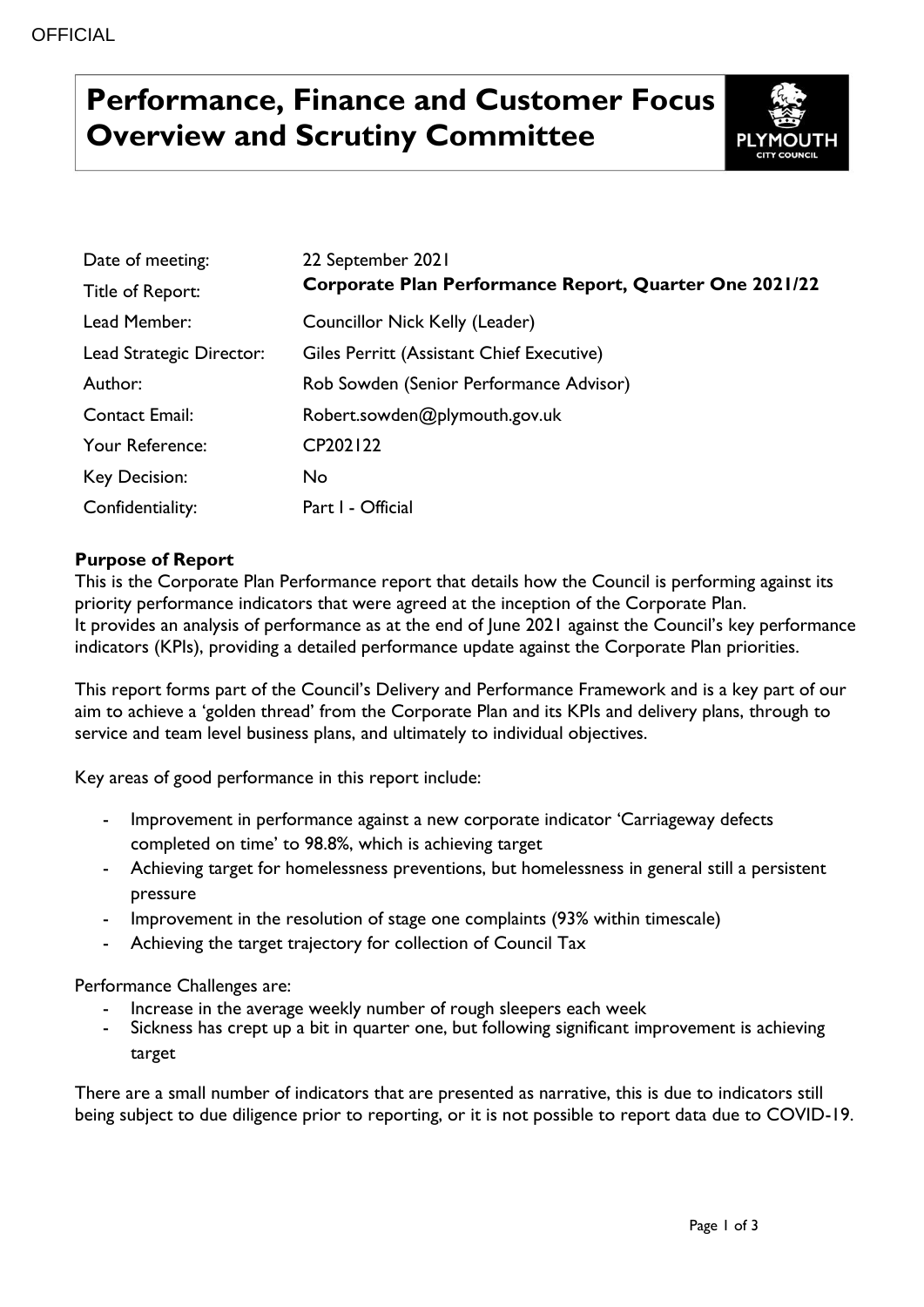#### **Recommendations and Reasons**

That Scrutiny:

1. Notes the Corporate Plan Quarter One Performance Report

#### **Alternative options considered and rejected**

#### **Relevance to the Corporate Plan and/or the Plymouth Plan**

This report is fundamentally linked to delivering the priorities within the Council's Corporate Plan.

#### **Implications for the Medium Term Financial Plan and Resource Implications:**

The Medium Term Financial Strategy is a core component of the Council's strategic framework and has a vital role to play in translating the Council's ambition and priorities set out in the Corporate Plan 2021- 25.

#### **Carbon Footprint (Environmental) Implications:**

**Appendices** *\*Add rows as required to box below*

Environmental sustainability is a key priority of the administration, and the waste management, recycling and traffic management commitments are specifically aimed at reducing the city's carbon footprint.

#### **Other Implications: e.g. Health and Safety, Risk Management, Child Poverty:**

*\* When considering these proposals members have a responsibility to ensure they give due regard to the Council's duty to promote equality of opportunity, eliminate unlawful discrimination and promote good relations between people who share protected characteristics under the Equalities Act and those who do not.*

Child Poverty indicators are being developed in readiness for the quarter two report.

|   | <b>Ref. Title of Appendix</b>                             |  | <b>Exemption Paragraph Number (if applicable)</b><br>If some/all of the information is confidential, you must indicate<br>why it is not for publication by virtue of Part 1 of Schedule 12A<br>of the Local Government Act 1972 by ticking the relevant box. |  |  |  |  |  |  |
|---|-----------------------------------------------------------|--|--------------------------------------------------------------------------------------------------------------------------------------------------------------------------------------------------------------------------------------------------------------|--|--|--|--|--|--|
|   |                                                           |  |                                                                                                                                                                                                                                                              |  |  |  |  |  |  |
| A | Corporate Plan Performance Report, Quarter<br>One 2021/22 |  |                                                                                                                                                                                                                                                              |  |  |  |  |  |  |

#### **Background papers:**

*\*Add rows as required to box below*

*Please list all unpublished, background papers relevant to the decision in the table below. Background papers are unpublished works, relied on to a material extent in preparing the report, which disclose facts or matters on which the report or an important part of the work is based.*

| Title of any background paper(s) | <b>Exemption Paragraph Number</b> (if applicable)                                                                                                                                                       |  |  |  |  |
|----------------------------------|---------------------------------------------------------------------------------------------------------------------------------------------------------------------------------------------------------|--|--|--|--|
|                                  | If some/all of the information is confidential, you must indicate why it<br>is not for publication by virtue of Part 1 of Schedule 12A of the Local<br>Government Act 1972 by ticking the relevant box. |  |  |  |  |